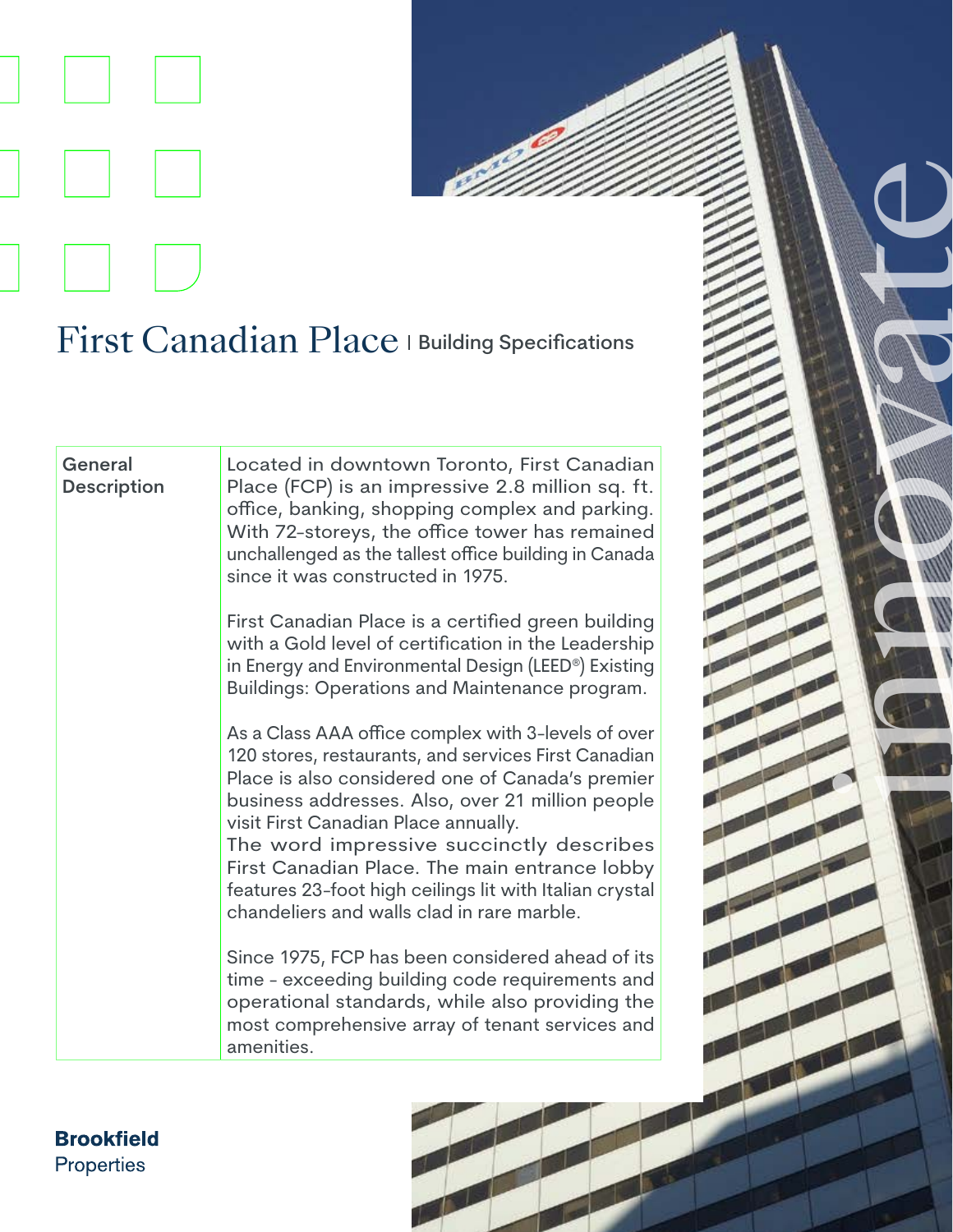

| <b>Design Architect</b>                                       | <b>B+H Architects</b>                                                                                                                                                                                                                                       |
|---------------------------------------------------------------|-------------------------------------------------------------------------------------------------------------------------------------------------------------------------------------------------------------------------------------------------------------|
| General<br>Contractor                                         | Olympia & York                                                                                                                                                                                                                                              |
| <b>Mechanical</b><br><b>Engineer</b>                          | E.C.E. Group Ltd.                                                                                                                                                                                                                                           |
| <b>Electrical</b><br><b>Engineer</b>                          | Vaughan Byrnes                                                                                                                                                                                                                                              |
| <b>Structural</b><br><b>Engineer</b>                          | M.S. Yolles & Partners Ltd.                                                                                                                                                                                                                                 |
| <b>Completion Date</b>                                        | 1975                                                                                                                                                                                                                                                        |
| <b>Building Height</b>                                        | 72 stories                                                                                                                                                                                                                                                  |
| <b>Design Load</b>                                            | 20 pounds per square foot partition load<br>80 pounds per square foot live load                                                                                                                                                                             |
| <b>Rentable Area</b>                                          | Approximately 2,676,000 SF                                                                                                                                                                                                                                  |
| <b>Typical Floor</b><br>Area                                  | Approximately 31,000 SF                                                                                                                                                                                                                                     |
| <b>Ceiling Heights</b>                                        | Slab-to-slab heights on office floors average 12' 8"<br>Standard floor to ceiling height is 9'0"                                                                                                                                                            |
| <b>Mullion Spacing</b>                                        | 10 feet                                                                                                                                                                                                                                                     |
| <b>Interior Columns</b>                                       | None                                                                                                                                                                                                                                                        |
| Heating,<br><b>Ventilation and</b><br><b>Air Conditioning</b> | The Building Automation and Energy Management System is primarily<br>Johnson<br>Controls and Metasys equipment. In addition to equipment operation<br>and control, the system performs demand totalization, load shedding,<br>duty cycling, etc. functions. |
| <b>Design Criteria</b>                                        | The building's HVAC systems are designed to meet or exceed current<br>Building Code requirements. Design conditions are based upon<br>occupancy of not more than one person per 100 usable square feet.                                                     |

**Brookfield** Properties

**Building Specifications**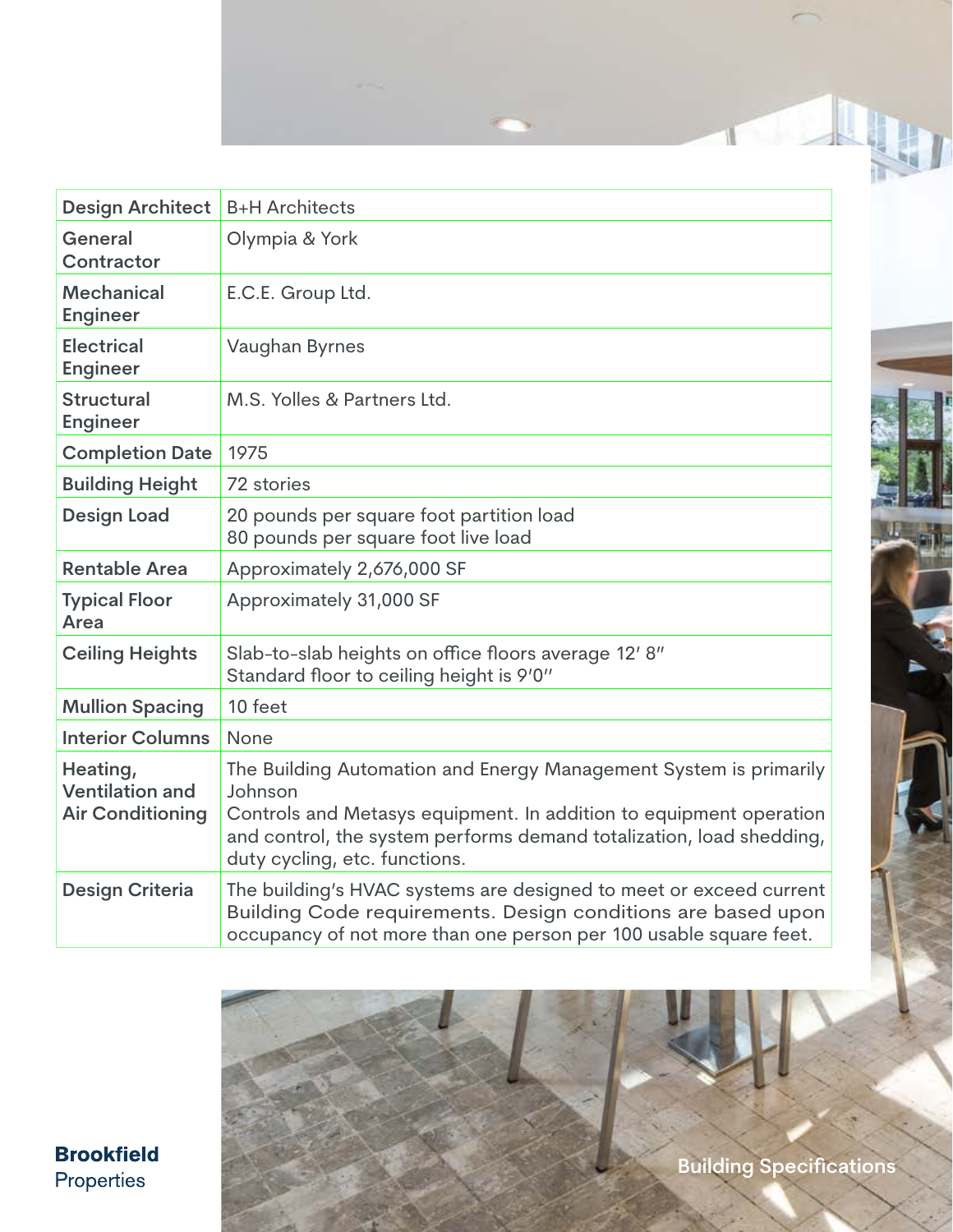

| Heat                                                 | Heat is supplied by 8 high efficiency gas fired non-condensing boilers,<br>and 2 condensing boilers.                                                                                                                                                                                                                       |
|------------------------------------------------------|----------------------------------------------------------------------------------------------------------------------------------------------------------------------------------------------------------------------------------------------------------------------------------------------------------------------------|
| <b>Air Conditioning</b>                              | Cooling is provided by 9 centrifugal chillers with a total of 8,300 tons<br>of cooling capacity.                                                                                                                                                                                                                           |
| <b>Standard</b><br><b>Hours of HVAC</b><br>Operation | 7:30 AM to 6:00 PM, Monday through Friday<br>9:00 AM to 6:00 PM, Saturday<br>Supplemental HVAC is available 24 hours a day                                                                                                                                                                                                 |
| <b>Electricity</b>                                   | Building-standard power consists of 2.0 watts per usable square foot<br>for ceiling lighting and 2.6 watts per usable square foot for floor service<br>provided by Toronto Hydro.<br>Additional power is available based upon demonstrated need.                                                                           |
| <b>Electric Closet</b>                               | 3 per floor                                                                                                                                                                                                                                                                                                                |
| <b>Telephone</b><br><b>Closet</b>                    | 3 per floor                                                                                                                                                                                                                                                                                                                |
| Number of<br>Passenger<br><b>Elevators</b>           | The building is serviced by 29 tandem (58 cabs) Passenger Elevators,<br>as follows:<br>8 "A" bank elevators (N.W. bank) services floors 3-23<br>7 "B" bank elevators (N.E. bank) services floors 24-42<br>7 "C" bank elevators (S.E. bank) services floors 43-56<br>7 "D" bank elevators (S.W. bank) services floors 57-72 |
| Passenger<br><b>Elevator</b><br>Capacity             | 3,500 lbs.                                                                                                                                                                                                                                                                                                                 |
| Passenger<br><b>Elevator Speed</b>                   | 800 to 1,200 FPM (ft. per minute), depending on bank                                                                                                                                                                                                                                                                       |



運出

**Brookfield** Properties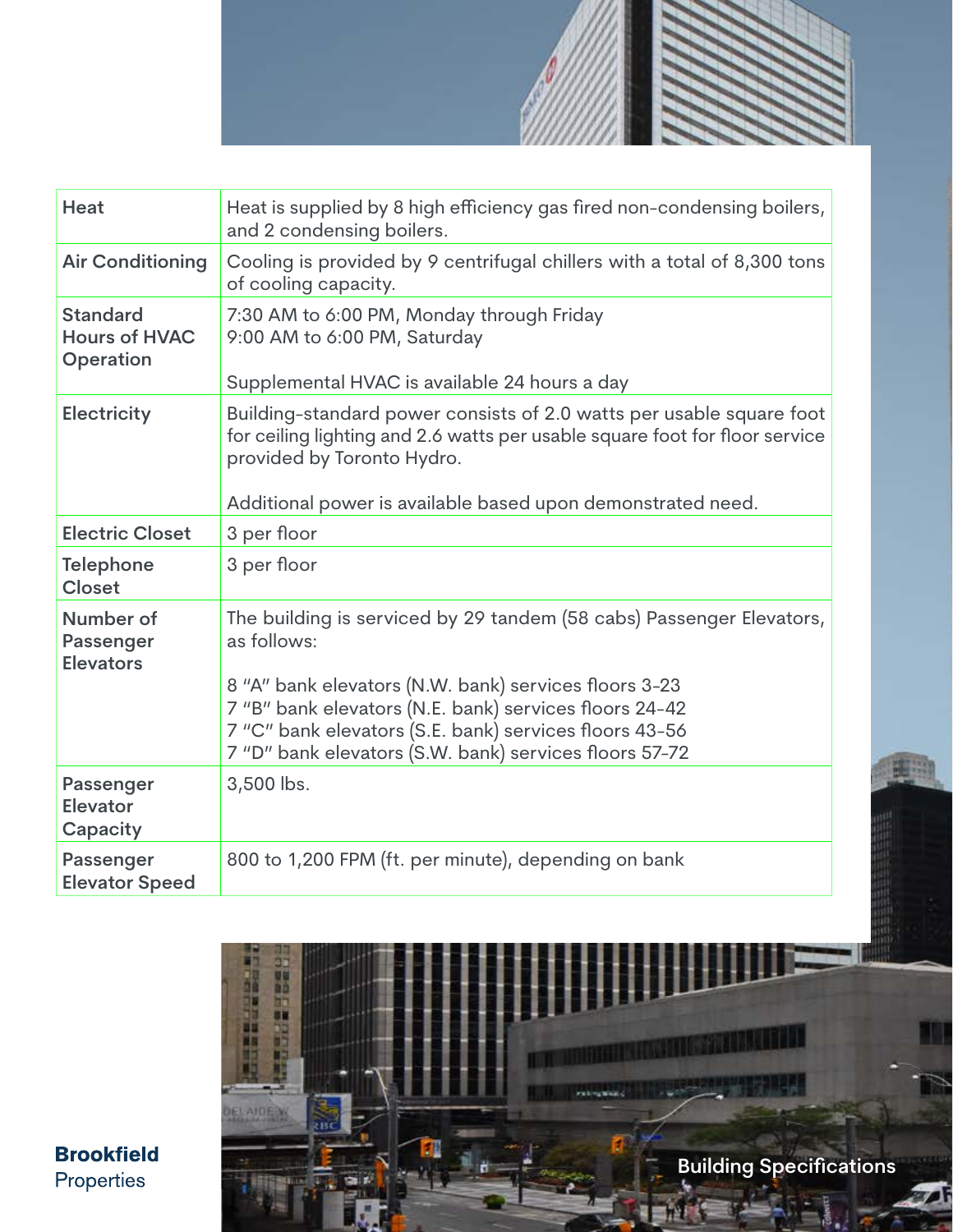| Number of<br><b>Service Elevators</b>  | The building is serviced by 6 service and 3 parking shuttle elevators,<br>as follows:<br><b>Service Elevators</b><br>3 main service elevators located in the elevator core of the building<br>service B1, concourse, lobby and all above ground floors. They are<br>secured by card access at all times.<br>3 smaller service elevators located on the north side of the building<br>serve the B3,<br>B2, B1(loading dock) level as well as the concourse, lobby, food court<br>and Board of Trade levels.<br><b>Parking Shuttle Elevators</b><br>2 shuttle elevators servicing all parking levels as well as the<br>concourse, lobby and food court and one services the loading dock<br>also.<br>1 shuttle elevator servicing the "H" level of parking only. |
|----------------------------------------|----------------------------------------------------------------------------------------------------------------------------------------------------------------------------------------------------------------------------------------------------------------------------------------------------------------------------------------------------------------------------------------------------------------------------------------------------------------------------------------------------------------------------------------------------------------------------------------------------------------------------------------------------------------------------------------------------------------------------------------------------------------|
| <b>Service Elevator</b><br>Capacity    | 3,000 lbs. to 7,000 lbs. depending on the cab.                                                                                                                                                                                                                                                                                                                                                                                                                                                                                                                                                                                                                                                                                                                 |
| <b>Service Elevator</b><br><b>Size</b> | 8' 0" long, 7' 0" wide, 10' 0" high (largest cab)                                                                                                                                                                                                                                                                                                                                                                                                                                                                                                                                                                                                                                                                                                              |
|                                        |                                                                                                                                                                                                                                                                                                                                                                                                                                                                                                                                                                                                                                                                                                                                                                |



**Brookfield** Properties